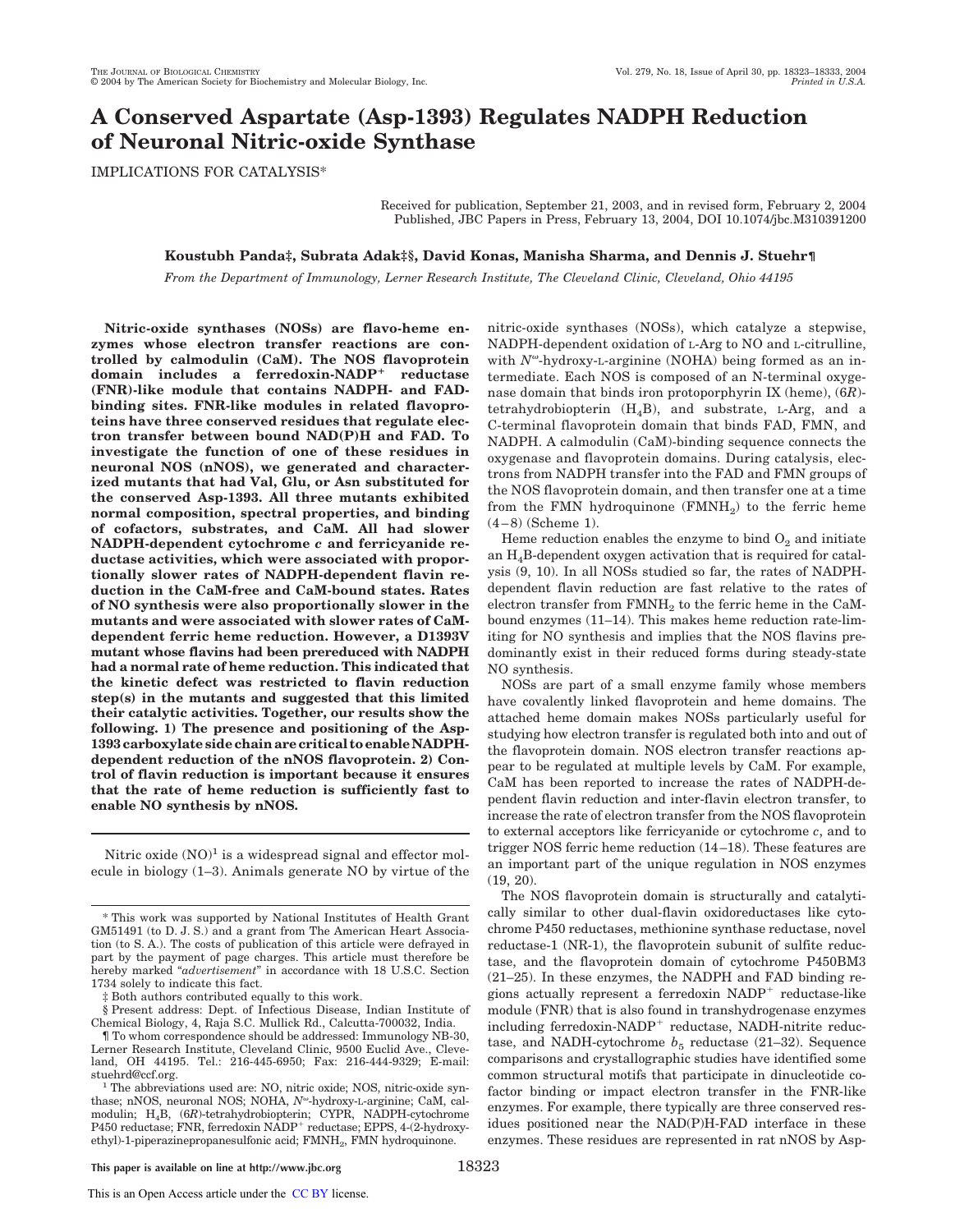# $NADPH \longrightarrow FAD \longrightarrow FMN \longrightarrow HEME$

### SCHEME 1. **Path of electron transfer in nNOS.**

1393, Ser-1176, and Cys-1349 (27). Mutagenic substitution studies on the analogously positioned residues in FNR enzymes, cytochrome P450 reductase, and other related enzymes have established that each of the three residues helps to enhance the rate of hydride transfer between NAD(P)H and FAD (32–40). Given the structural and regulatory properties of the NOSs, we sought to examine how one of these conserved residues (Asp-1393, Fig. 1) functions in rat nNOS regarding NADPH reduction of the flavoprotein domain and its export of electrons. Crystal structures of some related flavoproteins have revealed that the carboxylate side chain of this conserved Asp makes hydrogen bonds with adjacent protein residues and with the nicotinamide moiety of NAD(P)H (20, 32, 40, 41). We therefore utilized site-directed mutagenesis to substitute Val, Asn, or Glu for Asp-1393 in nNOS. These either remove the side chain carboxylate, neutralize its charge, or alter its positioning, respectively. Characterization of these mutants reveals how Asp-1393 influences electron transfer into the nNOS flavoprotein domain, and how this in turn impacts electron transfer to the nNOS heme as well as the various catalytic activities.

#### EXPERIMENTAL PROCEDURES

*Materials—*All reagents and materials were obtained from Sigma or sources previously reported (16, 42, 43).

*Molecular Biology—*Restriction digestions, cloning, bacterial growth, and transformation and isolation of DNA fragments were performed using standard procedures. Originally, rat nNOS DNA was inserted into the 5' NdeI and 3' XbaI site into the pCWori vector (16). The D1393V, D1393E, and D1393N mutation sites in the nNOS cDNA were constructed by subcloning a PCR-generated fragment from pCWori/ nNOS using a 5--oligonucleotide containing a newly engineered mutational site. The nNOS cDNA fragment coding from the KpnI unique restriction site at 4176 to the XbaI restriction site at 4441 was amplified using primers as follows: D1393V forward primer, AACGGTACCACG-AG**GTC**ATCTTTGGAGTCACCCTCAGAA, and D1393V reverse primer, AAATCTAGAAGGACCAGGACACAGCAACAGGACAAG; D1393E forward primer, AACGGTACCACGAG**GAA**ATCTTTGGAGT-CACCCTCAGAA, and D1393E reverse primer, AAATCTAGAAGGAC-CAGGACACAGCAACAGGACAAG; and D1393N forward primer, AA-CGGTACCACGAG**AAC**ATCTTTGGAGTCACCCTCAGAA, and D1393N reverse primer, AAATCTAGAAGGACCAGGACACAGCAACA-GGACAAG. The silent restriction sites and mutation sites are denoted by underlines and boldface, respectively. The PCR product and wildtype pCWori vector containing nNOS DNA were digested by both KpnI/ XbaI restriction enzymes. The double digested fragment of wild-type NOS pCWori plasmid was replaced by the double digested PCR fragment and transformed into JM109 cells to generate recombinant plasmid. Sequences of mutations were confirmed at the Cleveland Clinic DNA Sequencing Facility. Plasmids containing D1393V, D1393E, or D1393N mutant DNA were transformed into *Escherichia coli* strain BL21(DE3) for protein expression.

*Expression and Purification of Wild-type and Mutant Proteins—* Wild-type rat nNOS and all three mutant proteins had a  $\mathrm{His}_6$  tag attached to their N termini to aid purification. They were overexpressed in *E. coli* strain BL21(DE3) and purified by sequential chromatography on Ni<sup>2+</sup>-nitrilotriacetic acid and 2',5'-ADP-Sepharose resins in the absence of CaM as described earlier (16, 42).

*Determination of Bound FAD and FMN—*Bound FAD and FMN were released from nNOS or mutants by heat denaturation (95 °C for 5 min in the dark) and measured using a fluorometric high pressure liquid chromatography method as described previously (16).

*NO Synthesis, NADPH Oxidation, Cytochrome c Reduction, and Ferricyanide Reduction—*Steady-state activities of wild-type and mutant proteins were determined separately at 25 °C using spectrophotometric assays that were described previously in detail (16, 42, 43).

*Measurement of Apparent*  $K_m$  *for NADPH—Apparent*  $K_m$  *and*  $V_m$ values were determined by double-reciprocal analysis of the NADPHdependent cytochrome *c* reductase activity *versus* initial NADPH concentration with reactions run in the presence or absence of  $Ca^{2+}/CaM$ .

*Steady-state NADPH Oxidation—*Wild-type and mutant nNOS en-

zymes were diluted to 4  $\mu$ M in a cuvette that contained buffer, H<sub>4</sub>B,  $Ca<sup>2+</sup>$ , CaM, and other additives as used for the NO synthesis assay (42), except that here oxyhemoglobin, L-Arg, and NADPH were omitted. A spectrum was collected, and NADPH solution was then added to give 100  $\mu$ M, and a second spectrum was collected during NADPH consumption.

*Flavin and Heme Reduction Kinetics—*Kinetics of flavin and heme reduction were analyzed at 10 °C as described previously (16, 42, 43) using a stopped-flow apparatus (with a dead time of 1.5 ms) from Hi-Tech Ltd. (models SF-61 and 51-MX) connected to diode array or single wavelength detectors and equipped for anaerobic work. Flavin reduction kinetics was determined from the absorbance change at 485 nm and in some cases at 600 nm. In the case of D1393V nNOS, the enzyme preparation to be used in flavin reduction experiments was first treated with  $\text{FeCN}_6$  followed by size exclusion chromatography to oxidize the air-stable FMN semiquinone that is normally present in the enzyme after purification. The NOS heme reduction inhibitor *N*-nitro-L-arginine (44) was also added in order to prevent concurrent electron transfer from  $\text{FMMH}_2$  to the ferric heme during measures of flavin reduction kinetics. In cases where the rate of heme reduction was to be determined, we omitted *N*-nitro-L-arginine. Heme reduction was monitored by formation of the ferrous-CO complex and the kinetics determined by fitting traces of absorbance change *versus* time at 444 nm. Unless stated otherwise, reactions were initiated by rapid mixing an anaerobic CO-saturated solution containing  $100 \mu M NADPH$  with an anaerobic CO-saturated solution containing wild-type or mutant nNOS (2  $\mu$ M), 40 mM EPPS buffer, pH 7.6, 10  $\mu$ M H<sub>4</sub>B, 0.3 mM dithiothreitol,  $1 \text{ mm L-Arg}$ ,  $4 \mu \text{M CaM}$ , and  $1 \text{ mm Ca}^{2+}$ . In one case, the heme reduction kinetics in D1393V nNOS was studied differently. The enzyme was preincubated at room temperature with excess NADPH in an anaerobic cuvette and in the absence of CaM and added  $Ca^{2+}$ , in order to prereduce the flavoprotein domain. NADPH reduction of enzyme flavins was confirmed by monitoring the loss of absorbance between 380 and 500 nm *versus* time of preincubation, and took about 1 h. The prereduced enzyme was then transferred into the stopped-flow device and mixed under anaerobic conditions with a CO-saturated solution containing 1 mM Ca<sup>2+</sup> and 4  $\mu$ M CaM to trigger heme reduction. In all stopped-flow studies, the signal-to-noise ratios were improved by averaging 7–10 individual mixing experiments. The time course of absorbance change was fit to single or multiple exponential equations using a nonlinear least squares method provided by the instrument manufacturer.

*Fluorescence Spectroscopy—*Flavin fluorescence measurements were done using a Hitachi model F-2000 spectrofluorometer as described previously (42, 45). A 1-ml quartz cuvette with a path length of 1 cm was used for the experiments. The nNOS proteins were diluted to  $2 \mu M$  in 40 mM EPPS, pH 7.6, containing 0.6 mM EDTA, 1 mM DDT, and 3  $\mu$ M CaM. Proteins were irradiated with 460 nm light using an in-line 8% filter, and the emission at 530 nm was monitored *versus* time before and after consecutive addition of 1 mm  $Ca^{2+}$  and 3 mm EDTA.

#### RESULTS

*Spectral and Physical Properties—*The Asp-1393 mutant nNOS proteins expressed well in *E. coli* and displayed normal spectral properties in their purified forms. For example, the mutants exhibited a Soret peak at 393 nm and visible peaks at 460 and 485 nm in the presence of 1 mm L-Arg and 10  $\mu$ m H4B (data not shown). Dithionite reduction of each mutant in the presence of <sup>L</sup>-Arg, H4B, and CO produced the expected 444 nm absorbance peak for the six coordinate ferrous-CO complex in all cases (data not shown). Flavin analysis showed that the mutants contained normal quantities of FAD and FMN  $(\sim)1$ each per nNOS heme) (data not shown). Their ability to bind and elute from the 2',5'-ADP resin during purification showed that they still could reversibly bind NADPH. These properties indicate that substitution of Asp-1393 by Val, Glu, or Asn did not grossly alter the physical properties of nNOS.

*Steady-state Catalytic Activities—*Tables I and II list values for four steady-state catalytic activities of the wild-type and mutant nNOS enzymes that were measured at 23 (room temperature) and 10 °C. The D1393V mutant had markedly lower ferricyanide and cytochrome *c* reductase activities compared with wild type in either the CaM-bound or CaM-free state. CaM binding only marginally increased the cytochrome *c* or ferricyanide reductase activities of D1393V nNOS. In contrast, the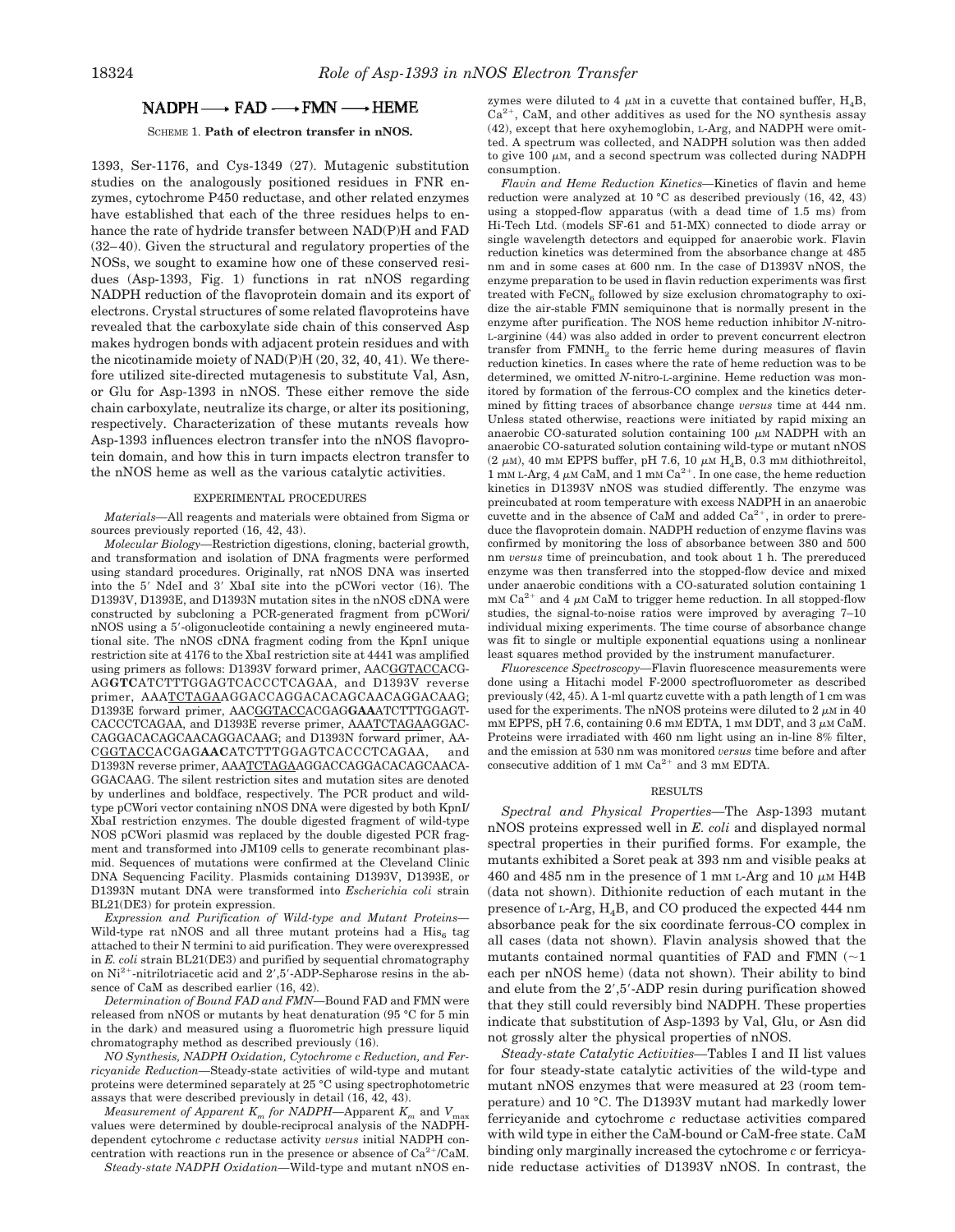| E.coli SIR-FP | <sup>593</sup> RYQR <b>D</b> VY                                             |
|---------------|-----------------------------------------------------------------------------|
| C.elegans MSR | <sup>675</sup> QYIEDVWG                                                     |
| Spinach FNR   | 363<br><b>QWINVEVY</b>                                                      |
| NR1 (Human)   | <sup>590</sup> RFOTETWA                                                     |
| P450BM3       | <sup>1041</sup> RYAK <b>D</b> WAG                                           |
| Rat CYPR      | $671$ RYSLDVWS                                                              |
| Mouse iNOS    | <sup>1116</sup> RYHE <b>D</b> IFGAVFSYGAKKGSALEEPKATRL                      |
| Rat nNOS      | <sup>1389</sup> RYHE <b>D</b> IFGVTLATYEVTNRLRSESIAFIEESKKDADEVFSS          |
| Bovine eNOS   | <sup>1155</sup> RYHE <b>D</b> IFGLTLRTQEVTSRIRTQSFSLQERHLRGAVPWAFDPPGPDTPGP |

FIG. 1. **C-terminal protein sequence alignment for NOS enzymes and some related flavoproteins.** Residues that align with Asp-1393 are in *boldface. eNOS*, endothelial NOS; *iNOS*, inducible NOS.

TABLE I *Steady-state catalytic activities of wild-type and mutant nNOS*

Reactions were run at room temperature. The NO synthesis rate was measured using L-Arg as substrate. Values are the means  $\pm$  S.D. for three determinations and are representative of data obtained with two preparations of each enzyme. ND, non-detectable.

| nNos enzyme                                                       |                                                                 | Ferricyanide reduction                                   |                                                                | Cytochrome c reduction                                   |                                              | NO synthesis         |                                                          | NADPH oxidation                                               |  |
|-------------------------------------------------------------------|-----------------------------------------------------------------|----------------------------------------------------------|----------------------------------------------------------------|----------------------------------------------------------|----------------------------------------------|----------------------|----------------------------------------------------------|---------------------------------------------------------------|--|
|                                                                   | $+CaM$                                                          | $-Cam$                                                   | $+CaM$                                                         | $-CaM$                                                   | $+CaM$                                       | $-CaM$               | $+CaM$                                                   | $-CaM$                                                        |  |
|                                                                   | $min^{-1}$                                                      |                                                          | $min^{-1}$                                                     |                                                          | $min^{-1}$                                   |                      | $min^{-1}$                                               |                                                               |  |
| Wild type <sup><math>a</math></sup><br>D1393E<br>D1393N<br>D1393V | $5182 \pm 300$<br>$1600 \pm 104$<br>$1701 \pm 47$<br>$12 \pm 1$ | $955 \pm 32$<br>$500 \pm 23$<br>$673 \pm 16$<br>$11 + 1$ | $5742 \pm 116$<br>$1082 \pm 51$<br>$1193 \pm 28$<br>$10 \pm 1$ | $462 \pm 11$<br>$104 \pm 5$<br>$127 \pm 1$<br>$10 \pm 1$ | $65 \pm 1$<br>$21 \pm 1$<br>$28 \pm 2$<br>ND | ND<br>ND<br>ND<br>ND | $128 \pm 4$<br>$54 \pm 2$<br>$68 \pm 3$<br>$0.5 \pm 0.1$ | $5.6 \pm 1$<br>$2.4 \pm 0.1$<br>$2.8 \pm 0.03$<br>$1 \pm 0.1$ |  |

*<sup>a</sup>* Data from Ref. 65.

TABLE II *Steady-state catalytic activities of wild-type and mutant nNOS at 10 °C*

NO synthesis rate was measured using L-Arg as substrate. Values are the means  $\pm$  S.D. for three determinations and are representative of data obtained with two preparations of each enzyme. ND, non-detectable.

| nNos enzyme                             |                                                                 | Ferricyanide reduction                                        |                                                               | Cytochrome c reduction                                  |                                                        | NO synthesis         |                                              | NADPH oxidation                                         |  |
|-----------------------------------------|-----------------------------------------------------------------|---------------------------------------------------------------|---------------------------------------------------------------|---------------------------------------------------------|--------------------------------------------------------|----------------------|----------------------------------------------|---------------------------------------------------------|--|
|                                         | $+CaM$                                                          | $-Cam$                                                        | $+CaM$                                                        | $-CaM$                                                  | $+CaM$                                                 | $-CaM$               | $+CaM$                                       | $-CaM$                                                  |  |
|                                         | $min^{-1}$                                                      |                                                               | $min^{-1}$                                                    |                                                         | $min^{-1}$                                             |                      | $min^{-1}$                                   |                                                         |  |
| Wild type<br>D1393E<br>D1393N<br>D1393V | $1767 \pm 115$<br>$432 \pm 26$<br>$446 \pm 31$<br>$3.9 \pm 0.1$ | $311 \pm 23$<br>$141 \pm 11$<br>$156 \pm 12$<br>$3.6 \pm 0.2$ | $1077 \pm 83$<br>$207 \pm 11$<br>$219 \pm 5$<br>$2.0 \pm 0.2$ | $85 \pm 7$<br>$19 \pm 1$<br>$20 \pm 1$<br>$2.0 \pm 0.1$ | $17.8 \pm 1.6$<br>$6.1 \pm 0.4$<br>$8.5 \pm 0.6$<br>ND | ND<br>ND<br>ND<br>ND | $32 \pm 1$<br>$15 \pm 1$<br>$18 \pm 1$<br>ND | $1.8 \pm 0.2$<br>$0.6 \pm 0.03$<br>$0.7 \pm 0.03$<br>ND |  |

D1393E and D1393N mutants had basal ferricyanide and cytochrome *c* reductase activities that ranged from one-fourth to one-half of the wild-type enzyme reductase activities. CaM increased the reductase activities of the D1393E and D1393N mutants in a manner similar to wild type, although the absolute values achieved for the mutants remained lower and ranged from one-fourth to one-third those of wild-type nNOS plus CaM.

CaM was obligatory for NO synthesis by D1393E and D1393N nNOS, and their activities were about one-third that of wild type at room temperature (Table I). In contrast, D1393V nNOS had no detectable NO synthesis when L-Arg was the substrate, but did show a low, detectable activity  $(1.3 \pm 0.4 \text{ NO})$ per min at room temperature) when the reaction intermediate NOHA was used as substrate in place of L-Arg. Rates of NADPH oxidation were also measured during the NO synthesis assays or in the absence of CaM (Tables I and II). For the D1393E and D1393N mutants, the NADPH oxidation rates were proportionally lower than that of wild-type nNOS. Thus, NADPH oxidation in these mutants remained relatively well coupled to their NO synthesis. Rates of NADPH oxidation for D1393V nNOS were much lower than those of wild-type nNOS, consistent with its poor NO synthesis. Together, the results indicate that the carboxyl side chain of Asp-1393 has a crucial role in the catalysis of these four steady-state activities in the presence or absence of CaM.

*Apparent K<sup>m</sup> for NADPH and Enzyme CaM Response—*The

apparent  $K_m$  values for NADPH in the nNOS mutant proteins did not differ significantly from wild type (Table III). Apparent  $K<sub>m</sub>$  values were increased 1.5–2-fold by CaM binding, consistent with a previous report (46). These data suggest that the Asp-1393 mutations did not significantly alter NADPH binding interaction with nNOS.

CaM binding to nNOS increases its flavin fluorescence in a partially reversible manner (42, 44). As shown in Fig. 2, CaM binding to either the D1393V or D1393E mutants caused fluorescence increases that were similar to those observed with wild-type nNOS. These results suggest that CaM binds to the Asp-1393 mutants and induces normal protein conformational changes within the flavoprotein domain.

*Kinetics of Flavin and Ferric Heme Reduction—*To determine how the Asp-1393 mutations impact electron transfer in nNOS, we compared rates of NADPH-dependent flavin and ferric heme reduction in the enzymes. The reactions were initiated in a stopped-flow spectrophotometer at 10 °C by rapid-mixing enzymes with excess NADPH under anaerobic conditions, and the absorbance change was followed using either a diode array or single wavelength detector. Rates of flavin reduction were determined by monitoring the absorbance decrease at 485 nm, whereas rates of heme reduction were determined from the absorbance increase at 444 nm, which monitors formation of a ferrous heme-CO complex (42, 43). Rates derived from these experiments are listed in Table IV.

Averaged absorbance traces representing flavin and heme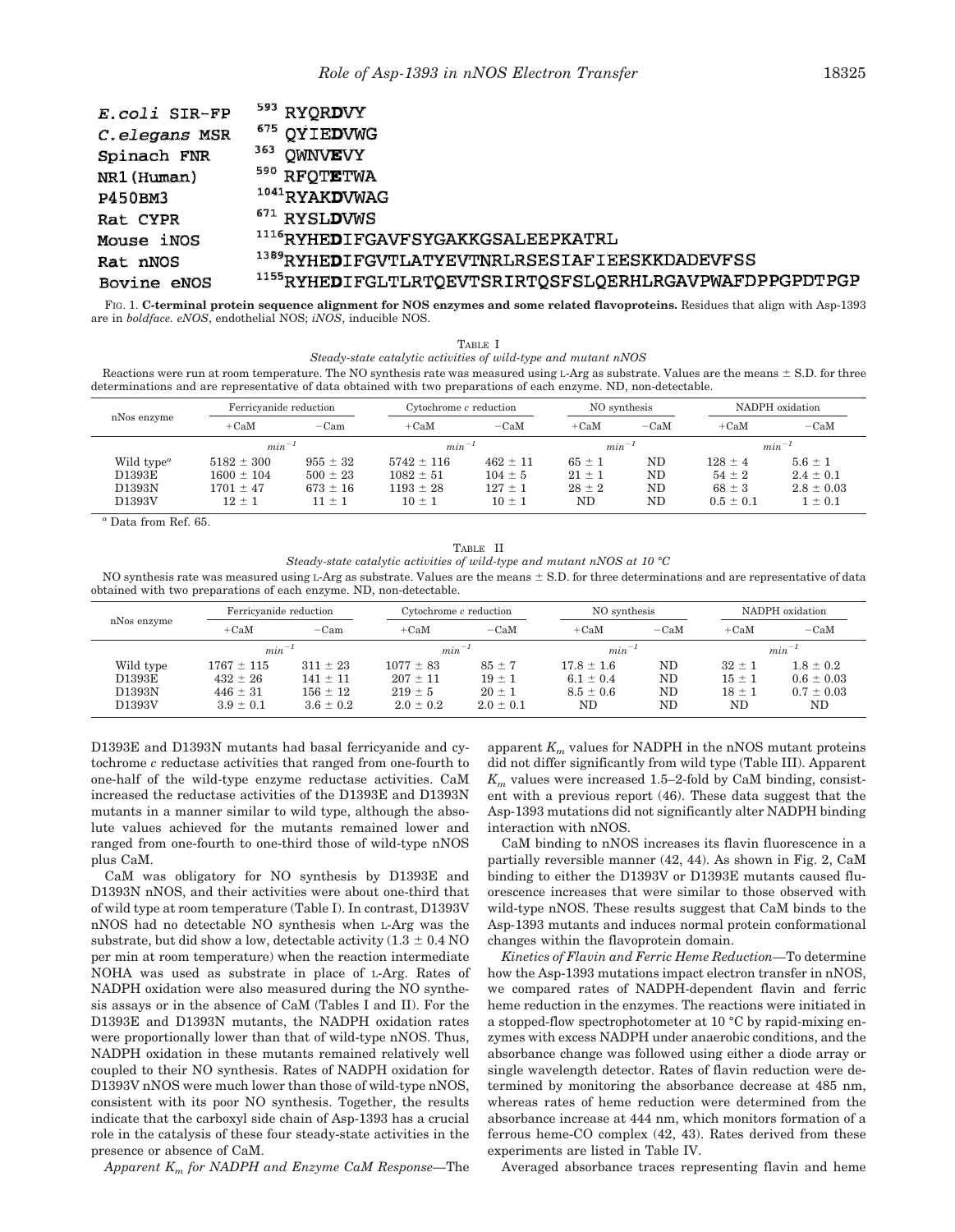| TABLE III                                       |  |  |  |  |  |  |
|-------------------------------------------------|--|--|--|--|--|--|
| Apparent $K_m$ value of NADPH for wild type and |  |  |  |  |  |  |
| mutant nNOS enzymes                             |  |  |  |  |  |  |

Values were determined using the cytochrome *c* reductase assay at room temperature and are the means  $\pm$  S.D. of three measurements each.

|             | $K_m$ of NADPH |               |
|-------------|----------------|---------------|
| nNOS enzyme | $-CaM$         | $+CaM$        |
|             | $\mu$ <i>M</i> |               |
| Wild type   | $2.5 \pm 0.5$  | $4.8 \pm 0.2$ |
| D1393E      | $1.0 \pm 0.2$  | $2.4 \pm 0.4$ |
| D1393N      | $1.3 \pm 0.1$  | $2.6 \pm 0.3$ |
| D1393V      | $2.9 \pm 0.4$  | $4.5 \pm 0.7$ |



FIG. 2. **Flavin fluorescence change induced by CaM binding.**  $Ca<sup>2+</sup>$  was added at the indicated time to induce CaM binding to each nNOS enzyme. Excess EDTA (3 mM) was then added to induce dissociation of CaM.

reduction in D1393E and D1393N nNOS are shown in Fig. 3, *A–C* and *D–F*, respectively. Like wild-type nNOS (15, 42), the absorbance change at 485 nm indicating flavin reduction was sufficiently described as biphasic for either mutant (Table IV), although less of their total absorbance change could be attributed to the fast phase as compared with wild-type enzyme. CaM increased the fast phase rates of flavin reduction for either mutant in a manner similar to wild-type enzyme.

The averaged kinetic traces obtained at 444 nm for the D1393E and D1393N mutants are displayed in Fig. 3, *C* and *F*. The initial decrease in absorbance that appears in both traces was due to the initial NADPH-dependent flavin reduction step that must take place prior to electron transfer to the ferric heme. The subsequent absorbance gain at 444 nm represents ferric heme reduction, and this phase was sufficiently described as a monophasic transition for both mutants. The data indicate that the rates of ferric heme reduction are similar for the D1393E and D1393N nNOS mutants and are about four times slower than in wild-type nNOS (Table IV).

In Fig. 4, *traces A* and *C* are the averaged absorbance traces recorded at 485 nm to follow flavin reduction in fully oxidized<sup>2</sup> D1393V nNOS in the presence or absence of CaM. The absorbance decrease at 485 nm was satisfactorily described as biphasic in both circumstances. Remarkably, flavin reduction in D1393V nNOS was about 1000 times slower than in wild-type enzyme (Table IV). The ability of CaM to increase the flavin reduction rate was also blunted in this mutant. However, CaM did cause a greater proportion of the total absorbance change at 485 nm to shift to the fast phase (Table IV), and also doubled the extent of flavin reduction that was achieved during the observation period, as judged by comparing the magnitude of absorbance decrease that was attained at 485 nm in the presence and absence of CaM (Fig. 4). Together, these results demonstrate that Asp-1393 exerts a powerful influence on the kinetics of NADPH-dependent flavin reduction and is also needed to obtain the full rate increase that is typically observed when CaM binds to nNOS.

We also followed the coincident absorbance change at 600 nm during NADPH-dependent flavin reduction of fully oxidized D1393V nNOS. Absorbance change at this wavelength can indicate the buildup and subsequent reduction of a flavin disemiquinone species that forms subsequently to hydride transfer from NADPH via a 1-electron transfer between FAD hydroquinone and FMN (Scheme 2) (15, 46). The averaged absorbance traces at 600 nm that were collected for the CaMfree and CaM-bound D1393V nNOS are shown in *traces B* and *D* of Fig. 4. After an  $\sim$  5–10 s lag we observed an absorbance gain at 600 nm in both cases. This indicates that an inter-flavin electron transfer step occurred subsequent to hydride transfer from NADPH and led to the buildup of detectable amounts of a flavin di-semiquinone species in both the CaM-free and CaMbound mutant enzyme, as also occurs in fully oxidized wildtype nNOS during its reduction with excess NADPH (15, 46). The 600 nm absorbance then remained constant in CaM-free D1393V nNOS over the rest of the observation period, whereas the absorbance decayed in the CaM-bound mutant. This result, together with the concurrent absorbance data recorded at 485 nm, indicates that CaM promotes reduction of the flavin disemiquinone species by a second molecule of NADPH in D1393V nNOS. The observed absorbance increases and decreases at 600 nm each fit well to a single exponential function. This gave calculated rates for the absorbance increases of  $0.013 \pm 0.001 \text{ s}^{-1}$  (-CaM) and  $0.048 \pm 0.006 \text{ s}^{-1}$  (+CaM), and for the absorbance decrease of  $-0.0033 \pm 0.0003$  s<sup>-1</sup> (+CaM only).

We next investigated the kinetics and extent of ferric heme reduction in D1393V nNOS enzyme preparations that either did or did not contain a residual air-stable FMN semiquinone that is typically present in the enzyme after purification. Samples of CaM-bound enzyme in a CO-saturated buffer were rapidly mixed with NADPH at 10 °C under anaerobic conditions in the stopped-flow instrument, and spectra were collected *versus* time as described earlier. The data from reaction of an enzyme preparation that contained residual FMN semiquinone is shown in Fig. 5, *A* and *B*. A significant degree of ferric heme reduction took place during the reaction period, as judged by the loss of ferric heme absorbance at 400 nm and coincident buildup of the heme ferrous-CO complex at 444 nm (Fig. 5*A*). In contrast, very little (about 5%) heme reduction took place over the same period in a control enzyme reaction that did not contain CaM (data not shown). This indicated that the heme reduction we observed in Fig. 5*A* represented CaM-dependent electron transfer between flavin and heme centers within D1393V nNOS, rather than an electron transfer through disproportionation of enzyme molecules in solution. Fig. 5*B* and *inset* depict the kinetics of heme reduction after mixing a CaMbound D1393V nNOS with excess NADPH. Heme reduction was delayed for about 15 s and was then biphasic, such that there was a 40-fold difference between the fast and slow rates of absorbance increase at 444 nm (Table IV).<sup>3</sup> The proportion of absorbance gain attributed to the fast phase ranged from 70 to 25% among three D1393V nNOS preparations (data not shown). Remarkably, the fast phase of heme reduction in

 $^{\rm 2}$  Fully oxidized D1393V nNOS refers to an enzyme preparation that had been treated with  $\text{FeCN}_6$  followed by size exclusion chromatography to oxidize the air-stable FMN semiquinone that is normally present in the enzyme after purification. The NOS heme reduction inhibitor *N*-nitro-L-arginine(44)wasalsopresentduringmeasurementofNADPHdependent flavin reduction kinetics in this mutant. See "Experimental Procedures" for details.

<sup>3</sup> The rate of heme reduction was corrected to take into account a coincident loss of absorbance at 444 nm that takes place due to the slow flavin reduction in D1393V nNOS.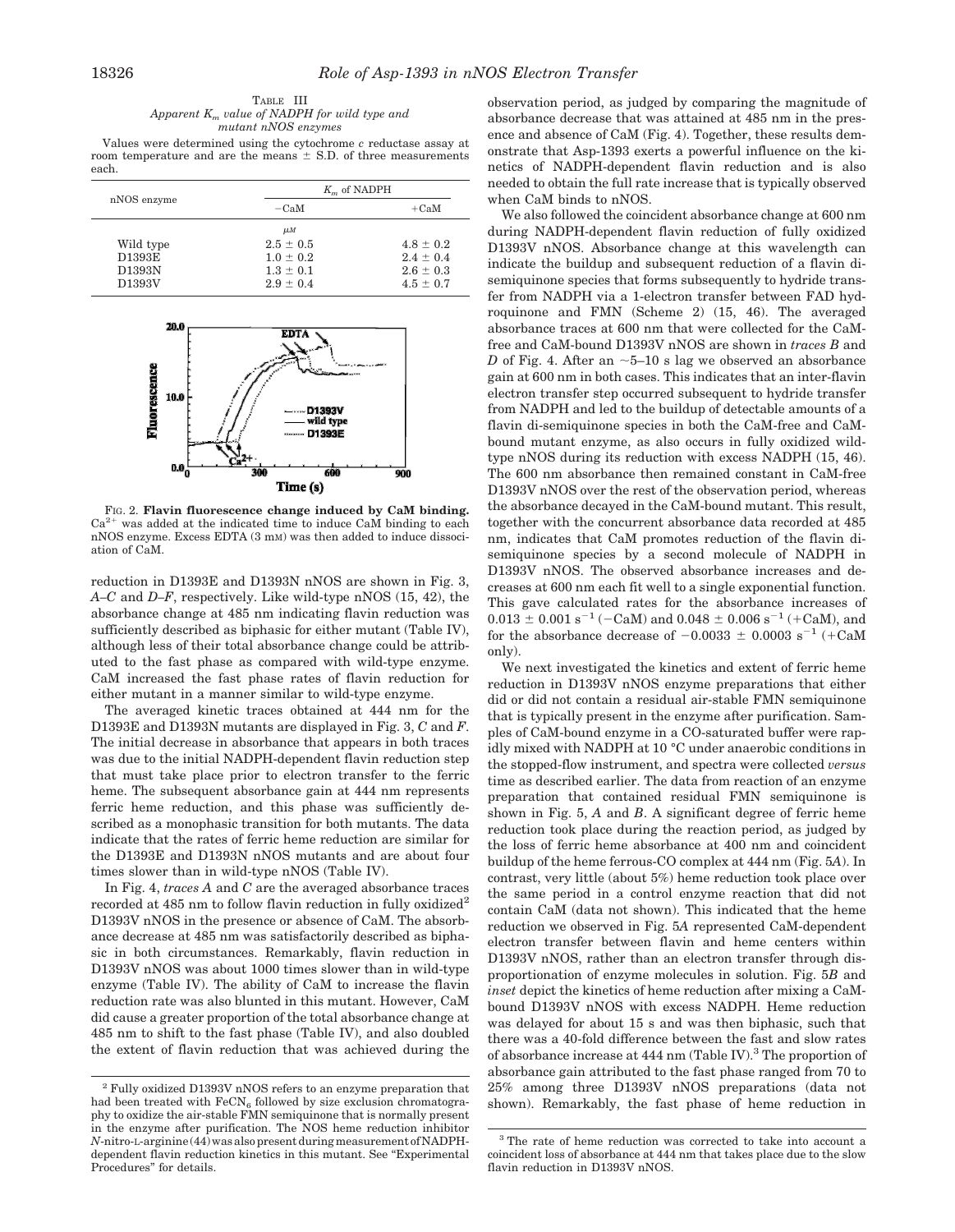#### TABLE IV *Observed rates of flavin and heme reduction in wild-type and mutant nNOS*

Measurements were made under anaerobic conditions at 10 °C as described under "Experimental Procedures." The values are the means  $\pm$  S.D. of 7–10 individual reactions and are representative of experiments done with two enzyme preparations each. Values in parentheses are the percentage of absorbance change attributed to each phase.

|                                                                               | nNOS protein          |                       |                       |                           |  |  |
|-------------------------------------------------------------------------------|-----------------------|-----------------------|-----------------------|---------------------------|--|--|
| Step                                                                          | Wild type             | D1393E                | D1393N                | D1393V                    |  |  |
|                                                                               |                       | $s^{-1}$              |                       |                           |  |  |
| Flavin reduction $-CaM$                                                       |                       |                       |                       |                           |  |  |
| $k_{1}$                                                                       | $6.2 \pm 0.7$ (60%)   | $2.5 \pm 0.8$ (48%)   | $3.8 \pm 0.1$ (43%)   | $0.028 \pm 0.001$ (37%)   |  |  |
| $k_2$                                                                         | $0.71 \pm 0.07$ (40%) | $0.39 \pm 0.09$ (52%) | $0.33 \pm 0.04$ (57%) | $0.0016 \pm 0.0003(63%)$  |  |  |
| Flavin reduction $+$ CaM                                                      |                       |                       |                       |                           |  |  |
|                                                                               | $48 \pm 1.8^a$        | $11 \pm 3.1 (51\%)$   | $12 \pm 1.2$ (53%)    | $0.045 \pm 0.002$ (66%)   |  |  |
| $\frac{k_1}{k_2}$                                                             | $4.2 \pm 0.3^a$       | $4.0 \pm 1.0$ (49%)   | $2.4 \pm 0.8$ (47%)   | $0.0064 \pm 0.0006(34\%)$ |  |  |
| Heme reduction $+$ CaM                                                        |                       |                       |                       |                           |  |  |
|                                                                               | $4.6 \pm 0.2^a$       | $1.1 \pm 0.06$ (100%) | $1.3 \pm 0.08$ (100%) | $0.033 \pm 0.003(70\%)$   |  |  |
| $k_{2}$                                                                       |                       |                       |                       | $0.0008 \pm 0.0004$ (30%) |  |  |
| $k_{1}$<br>$\sim$ $\sim$ $\sim$ $\sim$ $\sim$ $\sim$<br>$\mathbf{r}$ $\alpha$ |                       |                       |                       |                           |  |  |

*<sup>a</sup>* Data taken from Ref. 65.

D1393V nNOS was still 200 times slower than the heme reduction rate in wild-type nNOS (Table IV).

To examine whether the residual flavin semiquinone that was present in the D1393V nNOS preparation was linked to the biphasic heme reduction, we measured the kinetics of heme reduction in a CaM-bound D1393V nNOS preparation whose residual FMN semiquinone had been oxidized by  ${\rm FeCN}_6$  treatment prior to its reaction with NADPH in the stopped-flow spectrophotometer. Fig. 5*C* contains the averaged absorbance trace recorded at 444 nm during NADPH reduction of the preoxidized enzyme. After an initial delay, we observed a small absorbance gain whose rate matched the fast phase of heme reduction (data not shown) and thus may be attributed to the presence of a residual enzyme population that still contained a flavin semiquinone. There then was a further time delay before the bulk of heme reduction was initiated. This was essentially monophasic and proceeded at a rate of 0.0014  $\pm$  0.0001 s<sup>-1</sup> , which is similar to the slow phase rate of heme reduction that we obtained for the enzyme preparation used in Fig. 5*B*. Together, the results indicate that D1393V nNOS exhibits a shorter lag period and fast phase of heme reduction when it contains an air-stable flavin semiquinone, and exhibits a longer lag period and slow phase of heme reduction when it is fully oxidized.

We next wished to view the redox states of the flavins and heme during steady-state NADPH oxidation by the CaMbound,  $H_4B$ -saturated enzymes in the absence of L-Arg.<sup>4</sup> Under this circumstance, electron transfer occurs from NADPH to FAD to FMN to heme to  $O_2$ . In addition, both  $O_2$  binding and decay of the resulting heme ferrous-dioxy species are rapid in air-saturated buffer relative to the rate of heme reduction (47). These conditions enabled us to judge buildup of reduced flavins or heme during steady-state NADPH oxidation by simply comparing the spectra recorded before and during the reaction. Fig. 6 contains spectra recorded for each of the four  $H_4B$ -replete, CaM-bound proteins in both their resting ferric state and during steady-state NADPH oxidation in air-saturated buffer at room temperature. Spectra of wild-type nNOS indicate that its flavins exist in an almost completely reduced state during NADPH oxidation, along with a minor amount of reduced heme, the latter as judged by the partial decrease in ferric absorbance at 650 nm. This result matches what was reported previously for wild-type nNOS (48). The spectra of the D1393E and D1393N mutants indicate that their flavins exist only in a partly reduced state during NADPH oxidation (44 and 46%

reduced relative to wild-type nNOS, respectively), as judged by comparing their absorbance decreases at 485 nm with wild type. There was no detectable buildup of ferrous heme in these enzymes. Finally, the spectra of D1393V nNOS show that its flavins are predominantly in the fully oxidized state during steady-state NADPH oxidation. These results indicate that different steps in the electron transfer cascade are rate-limiting among the enzymes.

We next examined if the Asp-1393 mutations impact electron transfer from  $\mathrm{FMMH}_2$  to the ferric heme. We measured the rate of ferric heme reduction in a D1393V nNOS sample whose flavoprotein had been prereduced with NADPH. We preincubated the CaM-free mutant with excess NADPH under anaerobic conditions for  $\sim$ 1 h until maximal flavin reduction was achieved. The degree of flavin reduction obtained is indicated by the initial and final spectra that we recorded during the enzyme incubation with NADPH (Fig. 7, *inset*). We then mixed the prereduced enzyme with an anaerobic, CO-saturated buffer containing  $Ca^{2+}$  and CaM in the stopped-flow instrument, and we collected spectra to observe heme reduction as indicated by CO binding. In such an experiment, a rapid binding of CaM occurs upon mixing and triggers ferric heme reduction (17, 43). Fig. 7, *main panel*, contains the averaged kinetic trace collected at 444 nm during the reaction. There was a very rapid absorbance increase during the first 20 ms. The rate of this transition suggests that it represents CO binding to an enzyme fraction that had become reduced to ferrous during the incubation with NADPH.<sup>5</sup> On the basis of the absorbance increase during this initial phase, we estimate that this reaction involved 30–40% of the total enzyme that was present in the sample. The next portion of the 444 nm trace was a monophasic absorbance increase that indicated ferric heme reduction as triggered by CaM binding. The calculated rate of this phase was  $4.9 \pm 0.3$  $s^{-1}$ , which is essentially equivalent to the rate of ferric heme reduction that we measured in wild-type nNOS (Table IV). These results indicate that the flavoprotein domain of D1393V nNOS functions normally in catalyzing electron transfer between FMNH<sub>2</sub> and the ferric heme.

#### DISCUSSION

Our results confirm that Asp-1393 enables flavin reduction by NADPH and reveal how this effect impacts downstream electron transfer events and catalytic activities of nNOS. The site-directed substitutions at Asp-1393 appeared to be well tolerated by nNOS because the mutants had normal flavin content, NADPH interaction, and flavin fluorescent response

<sup>4</sup> L-Arg is omitted to prevent NO generation during catalysis, because otherwise the NO will quickly bind to the enzyme and cause prominent buildup of heme-NO species (48) that confound the spectral analysis.

<sup>5</sup> The heme reduction occurred in CaM-free nNOS due to a slow electron transfer between enzyme molecules in solution.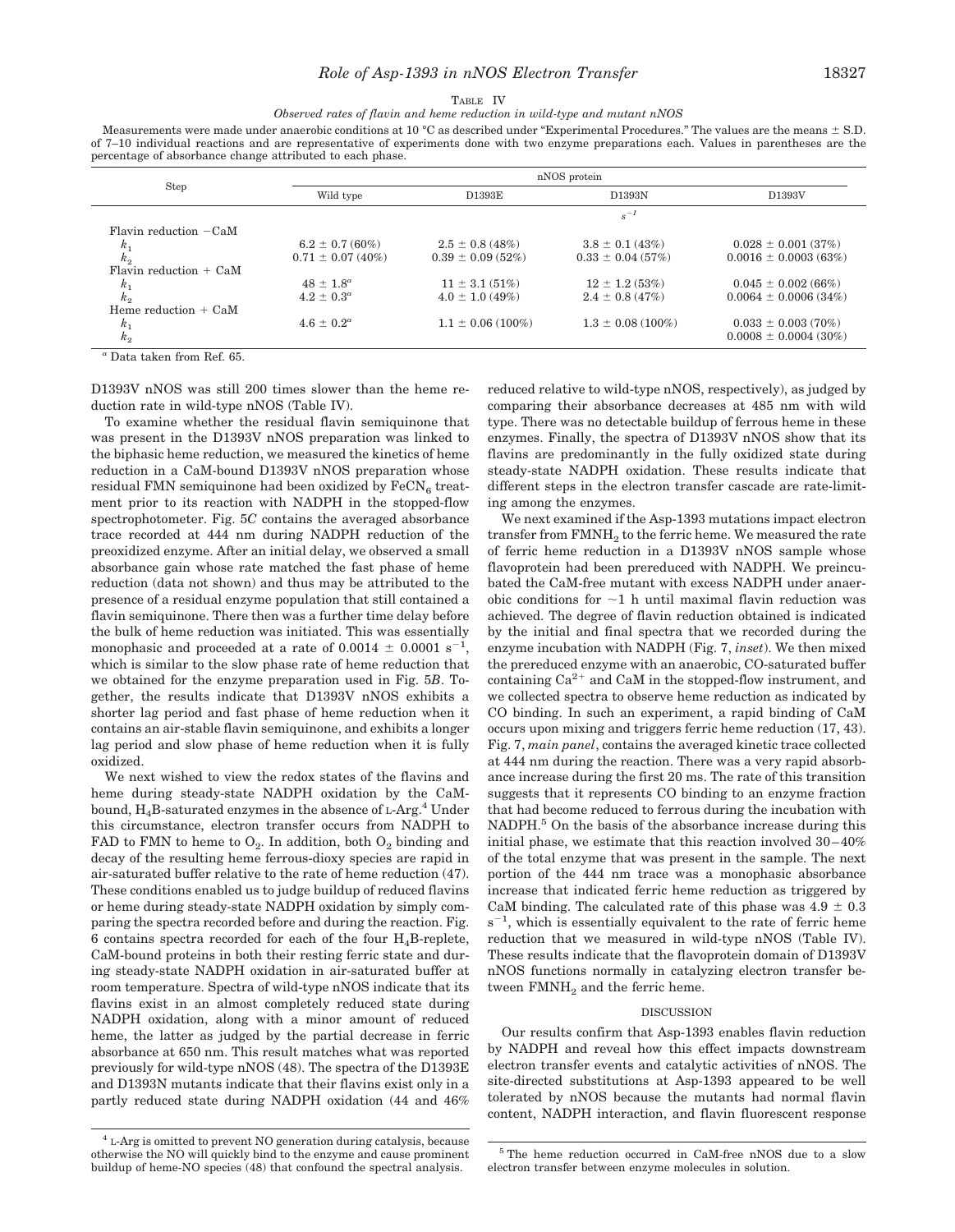

FIG. 3. **Kinetics of flavin and heme reduction in D1393E and D1393N nNOS at 10 °C.** D1393E (*A–C*) and D1393N (*D–F*) were rapidly mixed with excess NADPH under anaerobic conditions in a stopped-flow spectrophotometer to initiate the reaction. *A* and *D* and *B* and *E* depict the time-dependent absorbance loss at 485 nm associated with flavin reduction in the CaM-free or CaM-bound enzymes, respectively. *C* and *F* show the time-dependent increase in absorbance at 444 nm that is associated with heme reduction as determined by CO binding to the CaM-bound enzymes. Each panel contains a solid averaged absorbance trace and a *dashed calculated line* of best fit.

upon CaM binding. This is consistent with CYPR and FNR enzymes tolerating similar mutations made at the homologous residue (35, 37). The specific nature of the Asp-1393 mutations allowed us to examine how they impact flavin reduction and catalytic events such as cytochrome *c* reduction, nNOS heme reduction, and NO synthesis.

*Flavin Reduction—*Steps involved in flavin reduction by excess NADPH have been described for CYPR and related enzymes (18, 35, 46, 49, 50). After NADPH binds it quickly forms a charge transfer complex with FAD and then engages in a relatively rapid hydride transfer to FAD. Subsequent steps include inter-flavin electron transfer, release of NADP<sup>+</sup>, binding of a second NADPH molecule, and further electron transfer into and among the flavins. A biphasic absorbance loss at 485

nm has been reported previously to describe NADPH-dependent flavin reduction in wild-type nNOS (11, 16, 43) and in CYPR (35, 50). In general, the first phase is thought to correspond to hydride transfer to FAD and rapid inter-flavin electron transfer, whereas the second phase has been proposed to correspond to further reduction of the flavins by a second molecule of NADPH and to potentially be rate-limited by NADP<sup>+</sup> release and/or some conformational change (18). However, another group has suggested that the slower phase could also represent inter-flavin electron transfer from FAD to FMN (15, 46).

Each of our Asp-1393 mutants exhibited biphasic absorbance loss at 485 nm when reacted with excess NADPH, and CaM increased the rates in all cases. This indicates that the mutants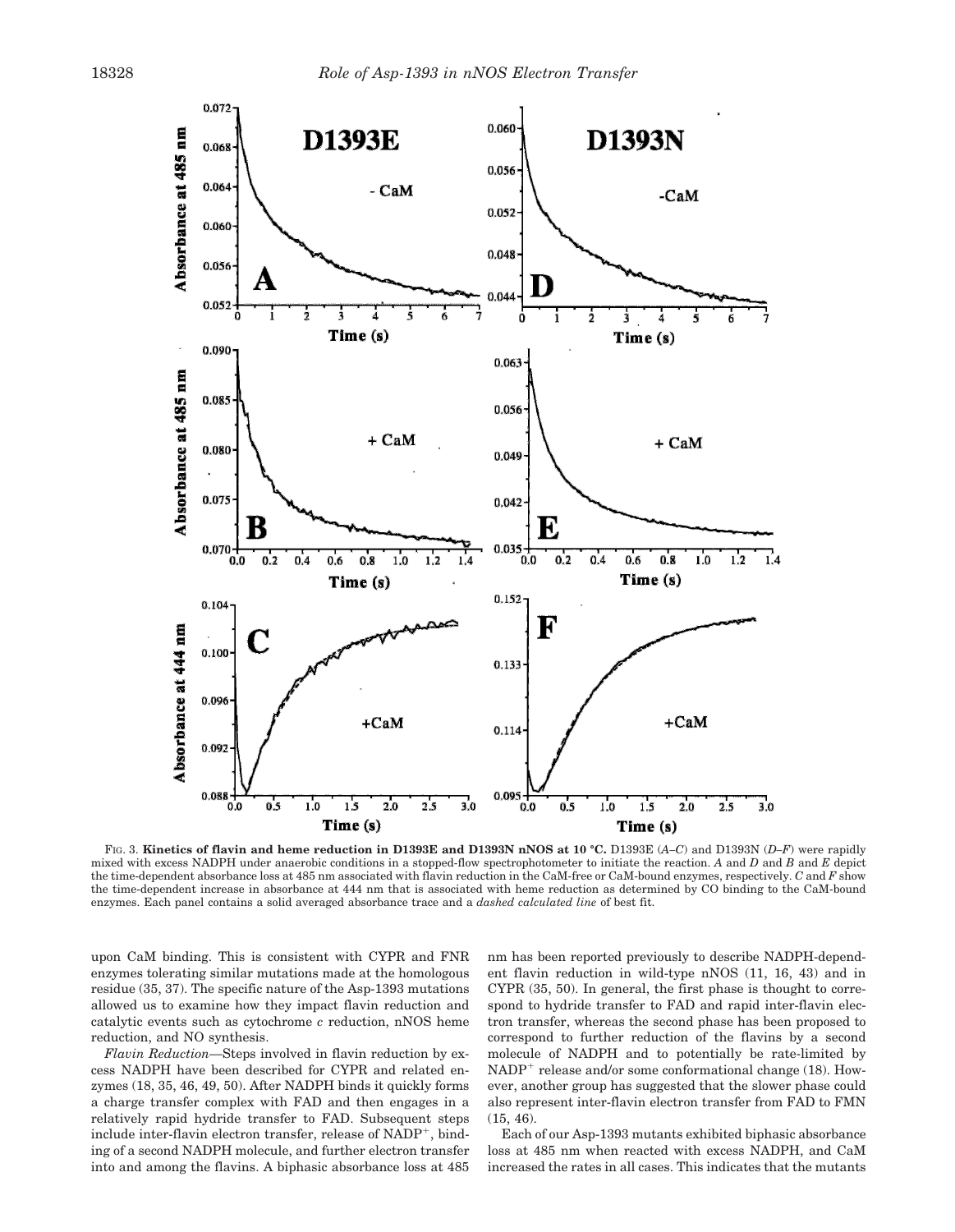

FIG. 4. **Kinetics of flavin reduction in D1393V nNOS at 10 °C.** Enzyme samples were rapidly mixed with excess NADPH under anaerobic conditions in a stopped-flow spectrophotometer to initiate the reaction. The figure contains averaged absorbance traces from 8 to 10 individual scans that indicate the time-dependent changes occurring at 485 and 600 nm for the CaM-free enzyme (*traces A* and *B*) and for the CaM-bound enzyme (*traces C* and *D*). *Solid* (*traces A–C*) or *dashed* (*trace D*) *calculated lines* of best fit are included.



SCHEME 2. **Distribution of NADPH-derived electrons in the nNOS flavoprotein domain.**

have a normal CaM response, at least regarding its ability to kinetically enhance the steps involved in NADPH-dependent flavin reduction.

The absorbance traces collected at 600 nm help to extend these results for D1393V nNOS. Within the first 5–10 s of NADPH reaction with the CaM-bound mutant, there was no significant absorbance gain at 600 nm despite some absorbance loss at 485 nm within the same period (about 25% of the total loss at 485 nm). This suggests that NADPH bound, and perhaps some hydride transfer occurred in the enzyme prior to the start of inter-flavin electron transfer. Next, during the 10–50-s reaction period the flavin reduction rate as judged by absorbance loss at 485 nm (*k*<sup>1</sup> , fast phase) was approximately equivalent to the buildup rate of flavin semiquinone species as judged by the absorbance gain at 600 nm, indicating a period where hydride transfer to FAD occurred coincident with interflavin electron transfer. Finally, during the 50–500-s reaction period the rate of flavin reduction measured at 485 nm (the slow phase or  $k_2$ ) became approximately equivalent to the decay rate of the flavin semiquinone species as judged at 600 nm, suggesting a period of further flavin reduction by a second molecule of NADPH. The ability of CaM to speed the processes that enable flavin reduction by a second molecule of NADPH was particularly apparent in D1393V nNOS, because only in its



FIG. 5. **Kinetics of heme reduction in D1393V nNOS at 10 °C.** Heme reduction was monitored by measuring the formation of the enzyme ferrous-CO complex. *A* contains selected rapid-scanning spectra that were recorded within 24 min after mixing excess NADPH (100  $\mu$ м) with 2  $\mu$ м CaM-bound D1393V nNOS under anaerobic conditions in a stopped-flow spectrophotometer. *B* and *C* contain averaged absorbance traces at 444 nm (8–10 individual scans each) from experiments that used an enzyme preparation that contained residual flavin semiquinone (*B* and *inset*) or an enzyme preparation whose residual flavin semiquinone was oxidized by pretreatment with  $\text{FeCN}_6$  (*C*). The *dashed lines* of best fit are included.

CaM-bound state did we observe coincident decay of the flavin semiquinone signal and further absorbance loss at 485 nm within the 500-s data collection period. This result suggests that CaM facilitates NADP<sup>+</sup> release from the enzyme, interflavin electron transfer, and/or hydride transfer from a second molecule of NADPH. In general, the kinetic effects that we observed for CaM in D1393V nNOS match what has been reported over much shorter time frames in experiments done with wild-type nNOS (15).

Our results imply that the inter-flavin electron transfer step is not rate-limiting for flavin reduction in D1393V nNOS. This derives from our observing nearly equivalent rates of flavin semiquinone buildup and flavin reduction in both the CaM-free and CaM-bound forms of this mutant. In addition, the spectrum recorded during NADPH oxidation by CaM-bound D1393V nNOS showed that very little reduced flavin species build up during the steady state. Thus, hydride transfer from NADPH to FAD appears to limit the rate of flavin reduction in this mutant.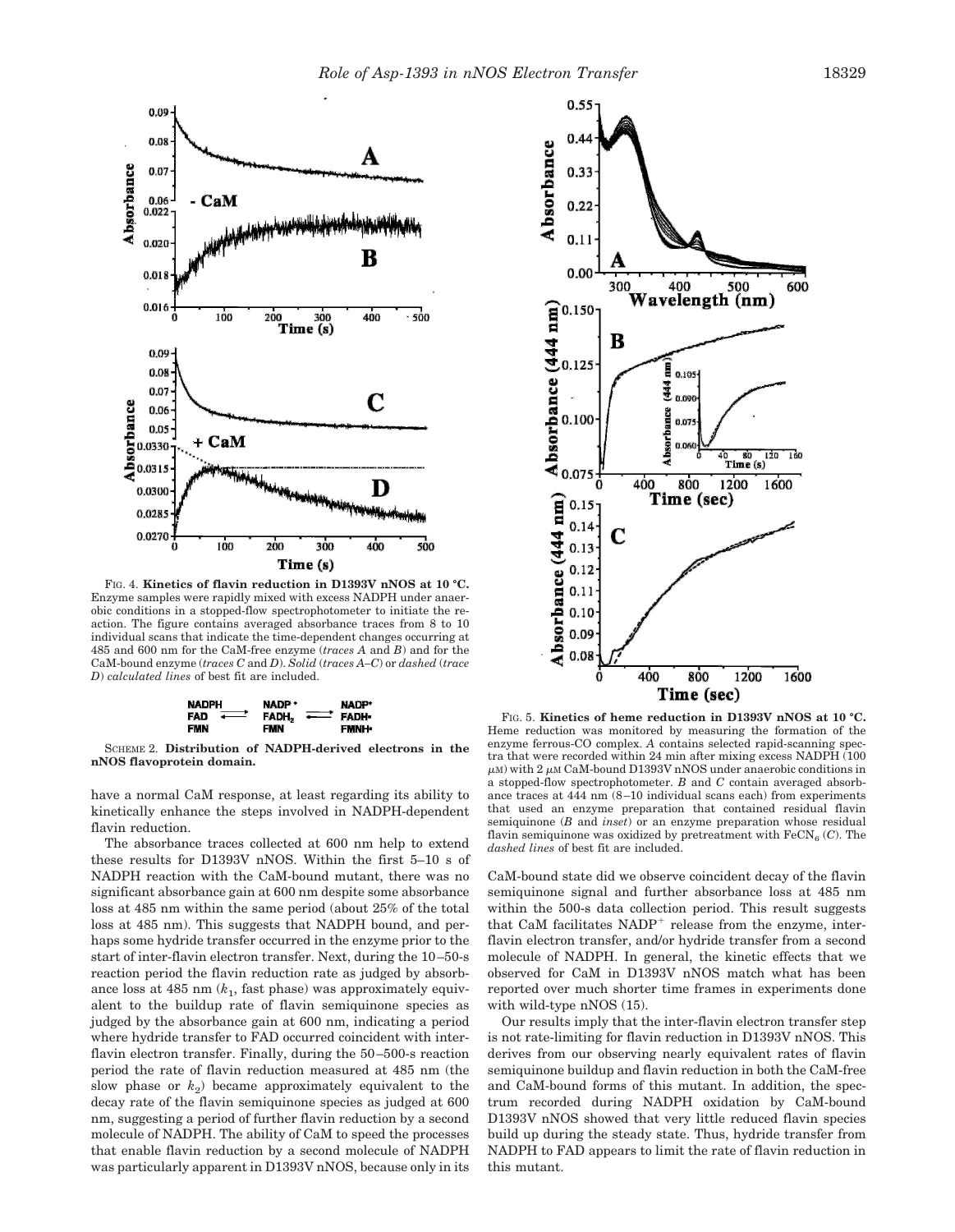



FIG. 7. **Kinetics of heme reduction at 10 °C for a D1393V nNOS that contains a prereduced flavoprotein domain.** A preparation of D1393V nNOS had been prereduced by incubation with excess NADPH  $(100 \mu M)$  prior to the stopped-flow experiment. The *inset* contains wavelength scans of the enzyme preparation before (*solid line*) and after (*dashed line*) preincubation with NADPH. The *main panel* contains an averaged absorbance trace (8 individual scans) for a reaction in which the NADPH preincubated enzyme was mixed in the stopped-flow instrument with a solution containing excess  $Ca^{2+}$ and CaM to trigger heme reduction. A *dashed line* of best fit is included.

*Cytochrome c Reduction—*It is useful to consider how the rates of flavin reduction in our Asp-1393 mutants and wildtype nNOS compare with their steady-state rates of electron transfer to cytochrome *c*. In CaM-bound D1393V nNOS, the initial rate of flavin reduction  $(k_1 \text{ at } 485 \text{ nm})$  is approximately equivalent to the inter-flavin electron transfer rate (as judged by the rate of absorbance increase at 600 nm), which in turn is approximately equivalent to the rate of cytochrome *c* reduction (about 0.03  $s^{-1}$  at 10 °C). However, this relationship between the fast phase of flavin reduction  $(k_1$  at 485 nm) and rate of cytochrome *c* reduction does not hold for the wild-type nNOS or for the D1393E and D1393N mutants. In either their CaMbound or CaM-free states, the  $k_1$  values for flavin reduction are between 4 and 10 times faster than the rates of cytochrome *c* reduction at 10 °C. In fact, for the D1393E and D1393N mutants, the rates of cytochrome *c* reduction better match the slow phase of their flavin reduction  $(k_2 \text{ at } 485 \text{ nm})$ . As noted above, the value of  $k_2$  likely relates to events that are subsequent to



the initial hydride transfer step but are still critical for FMNH<sub>2</sub> formation during the steady state, including  $NADP^+$  release, inter-flavin electron transfer, and further reduction by NADPH. To conclude, the analysis suggests that hydride transfer limits the rate of cytochrome *c* reduction by D1393V nNOS, whereas a subsequent step (or steps) involved in flavin reduction limits the rate of cytochrome *c* reduction by wild-type nNOS and by the D1393E and D1393N mutants.

*Heme Reduction—*In wild-type nNOS, flavin reduction is faster than ferric heme reduction and so heme reduction limits the rate of NO synthesis (11–14, 51). NOS heme reduction requires  $\mathrm{FMMH}_2$  formation because only this species can transfer an electron to the ferric heme in the CaM-bound enzyme (52, 53). Thus, by virtue of an attached heme domain, nNOS has a built-in indicator of FMN redox status that is absent in simpler flavoproteins like CYPR.

In D1393V nNOS we observed two rates of heme reduction, with the fast and slow phases being associated with enzyme subpopulations that as isolated either did or did not contain an electron in the flavoprotein domain, respectively. We also observed two different lag periods for heme reduction, with the shorter lag time being associated with the 1-electron-reduced enzyme subpopulation. These results can be understood by considering Fig. 8, which illustrates how NADPH-derived electrons may load into a fully oxidized *versus* 1-electron-reduced form of the nNOS flavoprotein. The midpoint reduction potentials of the nNOS flavins are known (53) and indicate that two NADPH binding and hydride transfer events are needed to generate significant amounts of  $\text{FMNH}_2$  when starting with the fully oxidized flavoprotein. However, when starting with the 1-electron reduced form, a single hydride transfer from an NADPH is sufficient to generate significant amounts of FMNH<sup>2</sup> . Thus, upon mixing a CaM-bound, fully oxidized D1393V nNOS with excess NADPH, there was about a 150-s lag period before initiating the slow phase of heme reduction. The long delay and slow rate of heme reduction under this circumstance  $(0.001 \text{ s}^{-1})$  match our estimates for the delay time and rate of flavin semiquinone reduction by a second molecule of NADPH as is required to generate significant amounts of  $\text{FMNH}_2$  in the fully oxidized enzyme. Indeed, the data in Fig. 4 indicate that flavin semiquinone reduction by a second NADPH begins about 100 s after mixing and proceeds at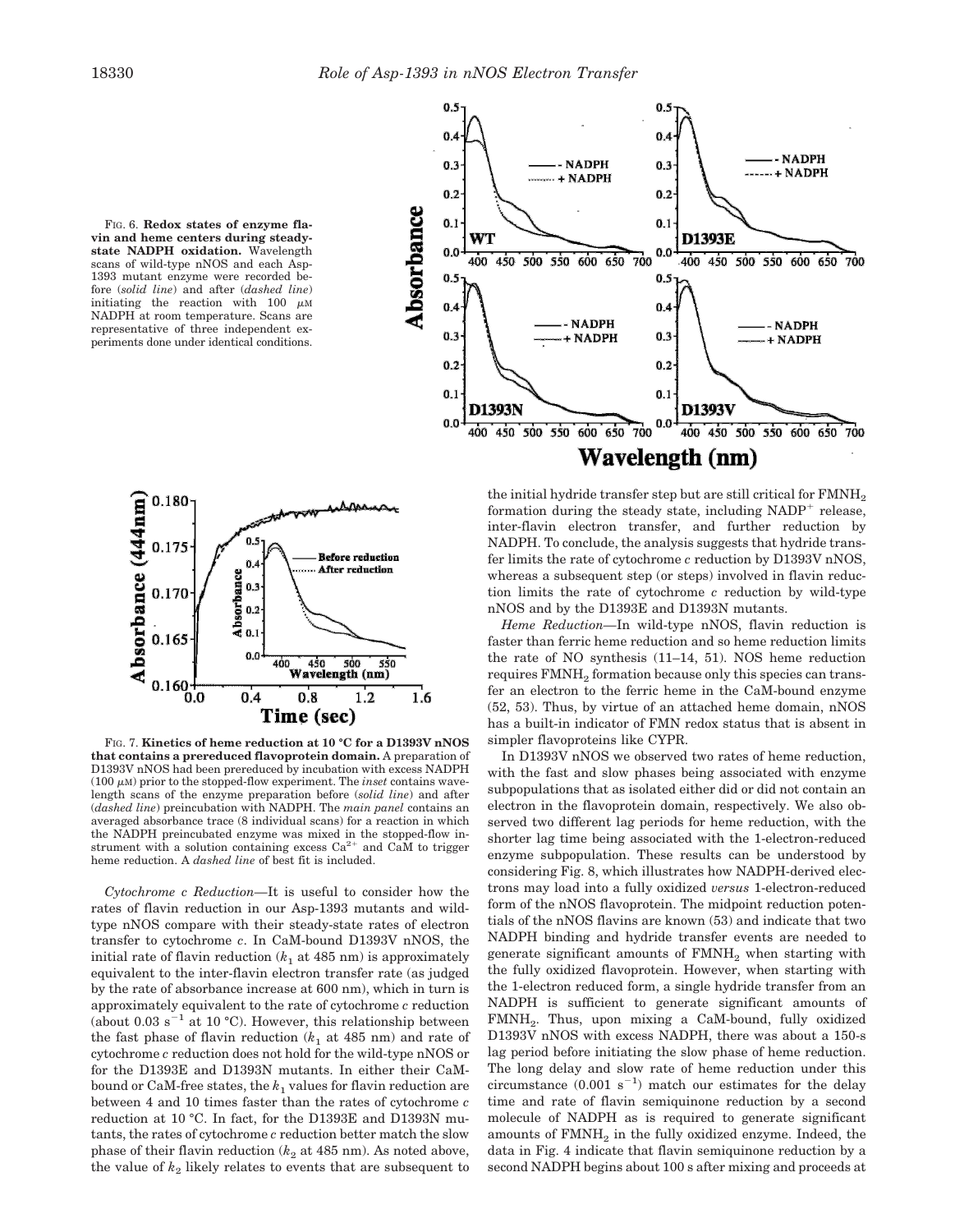

FIG. 8. **Possible electron distribution patterns during NADPH reduction of a fully oxidized (***left***)** *versus* **1-electron-reduced (***right***) nNOS reductase domain.** Not all possible species are shown. Comparative *arrow lengths* indicate the direction of the thermodynamic equilibrium as based on the measured flavin midpoint potentials for nNOS (53).

a rate of about  $0.003$  s<sup>-1</sup>. In contrast, for NADPH reduction of the 1-electron-reduced D1393V nNOS, there was a shorter lag time (about 20 s) and about a 10-fold faster rate of ferric heme reduction  $(0.03 \text{ s}^{-1})$ . These timings correlate well with our estimated delay time and rate of hydride transfer between an initial molecule of NADPH and FAD (15-s delay,  $0.045$  s<sup>-1</sup>). To conclude, the kinetic data for D1393V nNOS indicate that hydride transfer from NADPH limits the rate of all subsequent electron transfer steps in this mutant. It is likely that the different lag times and rates of heme reduction that we observed in the 0- and 1-electron-reduced forms of D1393V nNOS are due to the enzyme requiring two *versus* one molecule of  $\mathrm{NADPH},$  respectively, to achieve significant  $\mathrm{FMMH}_2$  formation. However, once  $\text{FMNH}_2$  is formed in D1393V nNOS, it seems capable of reducing the ferric heme at a normal rate, as judged from our stopped-flow heme reduction experiment using an  $NADPH$  prereduced enzyme that contained  $\mathrm{FMMI}_2$ .

A different situation exists in the D1393N and D1393E mutants. The spectra collected during their steady-state NADPH oxidation showed that their flavins are maintained in about a 50% reduced state along with an oxidized (ferric) heme. Given the linear path of electron transfer in nNOS (*i.e.* NADPH to FAD to FMN to heme), this result can only mean that the slow step in the electron transfer pathway is downstream from hydride transfer but before the electron transfer from FMNH<sub>2</sub> to heme. Indeed, in a case where electron transfer between  $FMMH<sub>2</sub>$  and ferric heme is rate-limiting (as occurs in wild-type nNOS), one observes near-complete flavin reduction during the steady state. Thus, we can conclude that hydride transfer between NADPH and FAD is not rate-limiting for heme reduction in D1393E and D1393N nNOS. This concept is also supported by their fast phase rates of flavin reduction  $(k_1$  values at 485 nm) being at least 3-fold greater than their rates of cytochrome *c* reduction, which also depends on the rate of  $\mathrm{FMNH}_2$  formation.

Given the above, can we discern if the rate of  $\text{FMNH}_2$  formation in D1393N and D1393E nNOS limits their rate of ferric heme reduction? This would be consistent with the mutants having longer lag times before initiating NADPH-dependent heme reduction in the stopped-flow experiments (they had lag times of about 160 ms compared with 30 ms for wild type). Three other types of data can address this question. On one hand, we have their estimated rates for steady-state cytochrome *c* reduction at 10 °C (3.4 and 3.6 s<sup>-1</sup>). These are close to but still a bit faster than the observed rates of heme reduction at 10 °C for these mutants  $(1.1 \text{ and } 1.3 \text{ s}^{-1})$ . On the surface, this comparison suggests that other factors besides the rate of  $\text{FMNH}_2$  formation may help to limit the rate of heme reduction. On the other hand, we have the steady-state spectral traces that indicate very little if any FMNH<sub>2</sub> builds up in these two mutants during their NADPH oxidation (if it did build up, we would have observed greater than 50% flavin reduction in the steady state). Moreover, once  $\text{FMNH}_2$  is formed in D1393V nNOS, it supports a normal rate of electron transfer to the heme upon CaM binding, which implies that this specific electron transfer step is not affected by the Asp-1393 mutations. Thus we believe the balance of evidence is consistent with the rate of heme reduction in D1393N and D1393E nNOS being limited by the rate of  $\mathrm{FMMH}_2$  formation. The basis for this effect is under further investigation.

*NO Synthesis—*The lower NO synthesis activities of D1393E and D1393N nNOS are expected given their slower rates of heme reduction, as established previously with wild-type nNOS (16, 54). One may note that the percent decrease in NO synthesis activity of these mutants (about 35–45% slower than wild-type nNOS) is less than the percent decrease in their heme reduction rates (about 75% slower than wild type). This apparent discrepancy is due to the complex way that the rate of heme reduction affects the relative importance of two other enzyme kinetic parameters that together determine the rate of NO release by nNOS during steady-state catalysis (16, 19).

The D1393V mutant had no detectable NO synthesis from L-Arg but did catalyze a slow rate from NOHA. This arises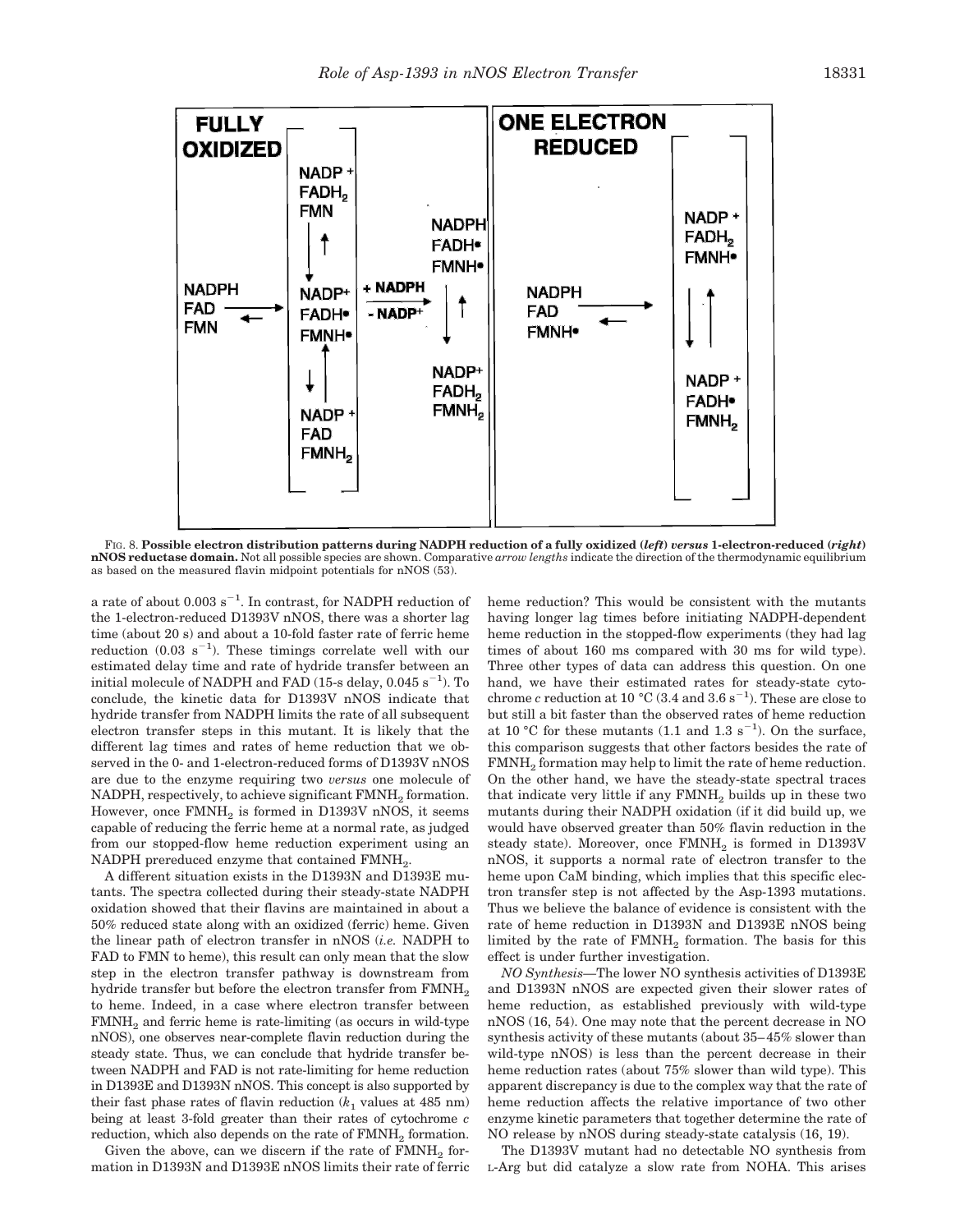because when the substrate is L-Arg the NOS heme must catalyze two sequential and independent rounds of oxygen activation to generate NO. Specifically, the first round is needed to convert L-Arg to NOHA, whereas the second round is needed to convert NOHA to NO plus citrulline. Each round requires that FMNH<sub>2</sub> be formed to transfer one electron to the ferric heme. Apparently, the regeneration rate of  $\mathrm{FMNH}_2$  is so slow in D1393V nNOS that the bound NOHA intermediate dissociates from the enzyme before it can be further oxidized. This behavior is consistent with the estimated NOHA dissociation rate from NOS (estimated  $k_{\text{off}}$  is from 1 to 3 s<sup>-1</sup>; see Refs. 55–57). On the other hand, when NOHA is the substrate, only one FMNH<sub>2</sub> needs to form and transfer an electron to the heme to initiate the single round of oxygen activation that is required to generate NO (47).

*Possible Structural Basis for Asp-1393 Function—*Asp-1393 is part of a triad of residues in nNOS (Ser-1176, Cys-1349, and Asp-1393) that is conserved throughout the FNR enzyme family and has been shown in some members to enable reduction of their bound flavin by NAD(P)H (33–38). A crystal structure of the FNR subdomain of nNOS showed that Asp-1393 and the two other residues of the triad are positioned as in related flavoproteins to facilitate hydride transfer to FAD (27). How the conserved Asp may function at a molecular level was revealed in crystal structures of CYPR and FNR that contain NADP(H) with its nicotinamide ring held in either a "productive" or "non-productive" conformation (21, 32, 40, 41). In the productive conformation the nicotinamide ring is held up against the isoalloxazine ring of FAD to enable hydride transfer between them, whereas in the non-productive conformation the nicotinamide ring is displaced away from the FAD ring. The two conformations reveal two separate roles for the conserved Asp. In the productive conformation its side chain carboxylate forms a hydrogen bond with the nicotinamide to help properly position it against the FAD isoalloxazine ring. In the nonproductive conformation the Asp carboxylate makes hydrogenbonding interactions with neighboring Ser and Cys residues that are thought to enable proton transfer from solvent to the N-5 atom of the reduced FAD. The Asp carboxylate is also held close enough to the FAD to possibly influence the flavin midpoint reduction potentials.

In general, the available biochemical and structural data suggest that Asp-1393 performs similar functions in nNOS. To give just one example, the slow flavin reduction rates that we observed for our D1393V and D1393N nNOS mutants match remarkably well to the kinetic profiles of the analogous CYPR Asp-675 mutants (35). Similar function may extend to the two other residues of the nNOS triad, as a preliminary report has shown that Ser-1176 is important for cytochrome *c* reduction and NO synthesis (58). Thus, the available data suggest potential mechanisms whereby eliminating the carboxylate side chain of Asp-1393 (D1393V nNOS), altering its location (D1393E nNOS), or neutralizing its charge (D1393N nNOS) could each negatively impact hydride transfer from NADPH to FAD and slow electron transfer in the nNOS flavoprotein.

*Role in the Regulatory Mechanisms of nNOS—*The influence of Asp-1393 appears to be primarily restricted to NADPH reduction of the nNOS flavoprotein. This is an important distinction because point mutation of a nearby conserved residue has broader effects. Specifically, mutation of the aromatic residue Phe-1395 not only altered the ability of nNOS to discriminate between NADPH and NADH but also relieved the repression of electron transfer and catalysis that is normally observed in the CaM-free state (59). Thus, although Asp-1393 and Phe-1395 lie just upstream in sequence from the CaM-responsive C-terminal regulatory element in nNOS (Fig. 1) (14, 60), our data suggest that Asp-1393 is less involved in regulation compared with Phe-1395. In general, the extensive integration of conserved and unique structural elements in the NOS flavoprotein (20, 59–64) makes it difficult to predict experimental outcomes but also promises to provide new perspectives on flavoprotein function and regulation.

*Acknowledgments—*We thank members of the Getzoff and Tainer laboratories for helpful discussion.

#### **REFERENCES**

- 1. Bishop, C. D., and Brandhorst, B. P. (2003) *Evol. Dev.* **5,** 542–550
- 2. Brown, G. C., and Bal-Price, A. (2003) *Mol. Neurobiol.* **27,** 325–355
- 3. Ignarro, L. J. (ed) (2000) *Nitric Oxide, Biology and Pathobiology,* Academic Press, San Diego
- 4. Marletta, M. A., Hurshman, A. R., and Rusche, K. M. (1998) *Curr. Opin. Chem. Biol.* **2,** 656–663
- 5. Alderton, W. K., Cooper, C. E., and Knowles, R. G. (2001) *Biochem. J.* **357,** 593–615
- 6. Daff, S., Noble, M. A., Rivers, S. L., Chapman, S. K., Munro, A. W., Fujiwara, S., Rozhkova, E., Sagami, I., and Shimizu, T. (2001) *Biochem. Soc. Trans.* **29,** 147–152
- 7. Stuehr, D., Pou, S., and Rosen, G. M. (2001) *J. Biol. Chem.* **276,** 14533–14536 8. Nishida, C. R., Knudsen, G., Straub, W., and Ortiz de Montellano, P. R. (2002) *Drug Metab. Rev.* **34,** 479–501
- 9. Wei, C. C., Crane, B. R., and Stuehr, D. J. (2003) *Chem. Rev.* **103,** 2365–2383
- 10. Gorren, A. C., and Mayer, B. (2002) *Curr. Drug Metab.* **3,** 133–157
- 11. Miller, R. T., Martasek, P., Omura, T., and Masters, B. S. S. (1999) *Biochem. Biophys. Res. Commun.* **265,** 184–188
- 12. Abu-Soud, H. M., Ichimori, K., Nakazawa, H., and Stuehr, D. J. (2001) *Biochemistry* **40,** 6876–6881
- 13. Abu-Soud, H. M., Ichimori, K., Presta, A., and Stuehr, D. J. (2000) *J. Biol. Chem.* **275,** 17349–17357
- 14. Roman, L. J., Martasek, P., Miller, R. T., Harris, D. E., de La Garza, M. A., Shea, T. M., Kim, J. J., and Masters, B. S. (2000) *J. Biol. Chem.* **275,** 29225–29232
- 15. Guan, Z. W., and Iyanagi, T. (2003) *Arch. Biochem. Biophys.* **412,** 65–76
- 16. Adak, S., Santolini, J., Tikunova, S., Wang, Q., Johnson, J. D., and Stuehr, D. J. (2001) *J. Biol. Chem.* **276,** 1244–1252
- 17. Abu-Soud, H. M., and Stuehr, D. J. (1993) *Proc. Natl. Acad. Sci. U. S. A.* **90,** 10769–10772
- 18. Craig, D. H., Chapman, S. K., and Daff, S. (2002) *J. Biol. Chem.* **277,** 33987–33994
- 19. Santolini, J., Meade, A. L., and Stuehr, D. J. (2001) *J. Biol. Chem.* **276,** 48887–48898 20. Roman, L. J., Martasek, P., and Masters, B. S. (2002) *Chem. Rev.* **102,**
- 1179–1190 21. Wang, M., Roberts, D. L., Paschke, R., Shea, T. M., Masters, B. S., and Kim,
- J. J. (1997) *Proc. Natl. Acad. Sci. U. S. A.* **94,** 8411–8416 22. Gruez, A., Pignol, D., Zeghouf, M., Coves, J., Fontecave, M., Ferrer, J. L., and
- Fontecilla-Camps, J. C. (2000) *J. Mol. Biol.* **299,** 199–212
- 23. Olteanu, H., and Banerjee, R. (2001) *J. Biol. Chem.* **276,** 35558–35563
- 24. Finn, R. D., Basran, J., Roitel, O., Wolf, C. R., Munro, A. W., and Scrutton, N. S. (2003) *Eur. J. Biochem.* **270,** 1164–1175
- 25. Munro, A. W., Leys, D. G., McLean, K. J., Marshall, K. R., Ost, T. W., Daff, S., Miles, C. S., Chapman, S. K., Lysek, D. A., Moser, C. C., Page, C. C., and Dutton, P. L. (2002) *Trends Biochem. Sci.* **27,** 250–257
- 26. Serre, L., Vellieux, F. M., Medina, M., Gomez-Moreno, C., Fontecilla-Camps, J. C., and Frey, M. (1996) *J. Mol. Biol.* **263,** 20–39
- 27. Zhang, J., Martasek, P., Paschke, R., Shea, T., Masters, B. S. S., and Kim, J. J. (2001) *J. Biol. Chem.* **276,** 37506–37513
- 28. Karplus, P. A., Daniels, M. J., and Herriott, J. R. (1991) *Science* **251,** 60–65
- 29. Porter, T. D. (1991) *Trends Biochem. Sci.* **16,** 154–158 30. Lu, G., Campbell, W. H., Schneider, G., and Lindquist, Y. (1994) *Structure* **2,**
- 809–821
- 31. Bewley, M. C., Marohnic, C. C., and Barber, M. J. (2001) *Biochemistry* **40,** 13574–13582
- 32. Hubbard, P. A., Shen, A. L., Paschke, R., Kasper, C. B., and Kim, J. J. (2001) *J. Biol. Chem.* **276,** 29163–29170 33. Aliverti, A., Bruns, C. M., Pandini, V. E., Karplus, P. A., Vanoni, M. A., Curti,
- B., and Zanetti, G. (1995) *Biochemistry* **34,** 8371–8379
- 34. Shen, A. L., and Kasper, C. B. (1996) *Biochemistry* **35,** 9451–9459 35. Shen, A. L., Sem, D. S., and Kasper, C. B. (1999) *J. Biol. Chem.* **274,** 5391–5398
- 36. Aliverti, A., Deng, Z., Ravasi, D., Piubelli, L., Karplus, P. A., and Zanetti, G.
- (1998) *J. Biol. Chem.* **273,** 34008–34015 37. Medina, M., Martinez-Julvez, M., Hurley, J. K., Tollin, G., and Gomez-Moreno,
- C. (1998) *Biochemistry* **37,** 2715–2728 38. Aliverti, A., Piubelli, L., Zanetti, G., Lubberstedt, T., Herrmann, R. G., and
- Curti, B. (1993) *Biochemistry* **32,** 6374–6380 39. Roitel, O., Scrutton, N. G., and Munro, A. W. (2003) *Biochemistry* **42,**
- 10809–10821 40. Deng, Z., Aliverti, A., Zanetti, G., Arakaki, A. K., Ottado, J., Orellano, E. G., Calcaterra, N. B., Ceccarelli, E. A., Carrillo, N., and Karplus, P. A. (1999)
- *Nat. Struct. Biol.* **6,** 847–853 41. Senda, T., Yamada, T., Sakurai, N., Kubota, M., Nishizaki, T., Masai, E., Fukuda, M., and Mitsuidagger, Y. (2000) *J. Mol. Biol.* **304,** 397–410
- Adak, S., Ghosh, S., Abu-Soud, H. M., and Stuehr, D. J. (1999) *J. Biol. Chem.* **274,** 22313–22320
- 43. Adak, S., Aulak, K. S., and Stuehr, D. J. (2001) *J. Biol. Chem.* **276,** 23246–23252